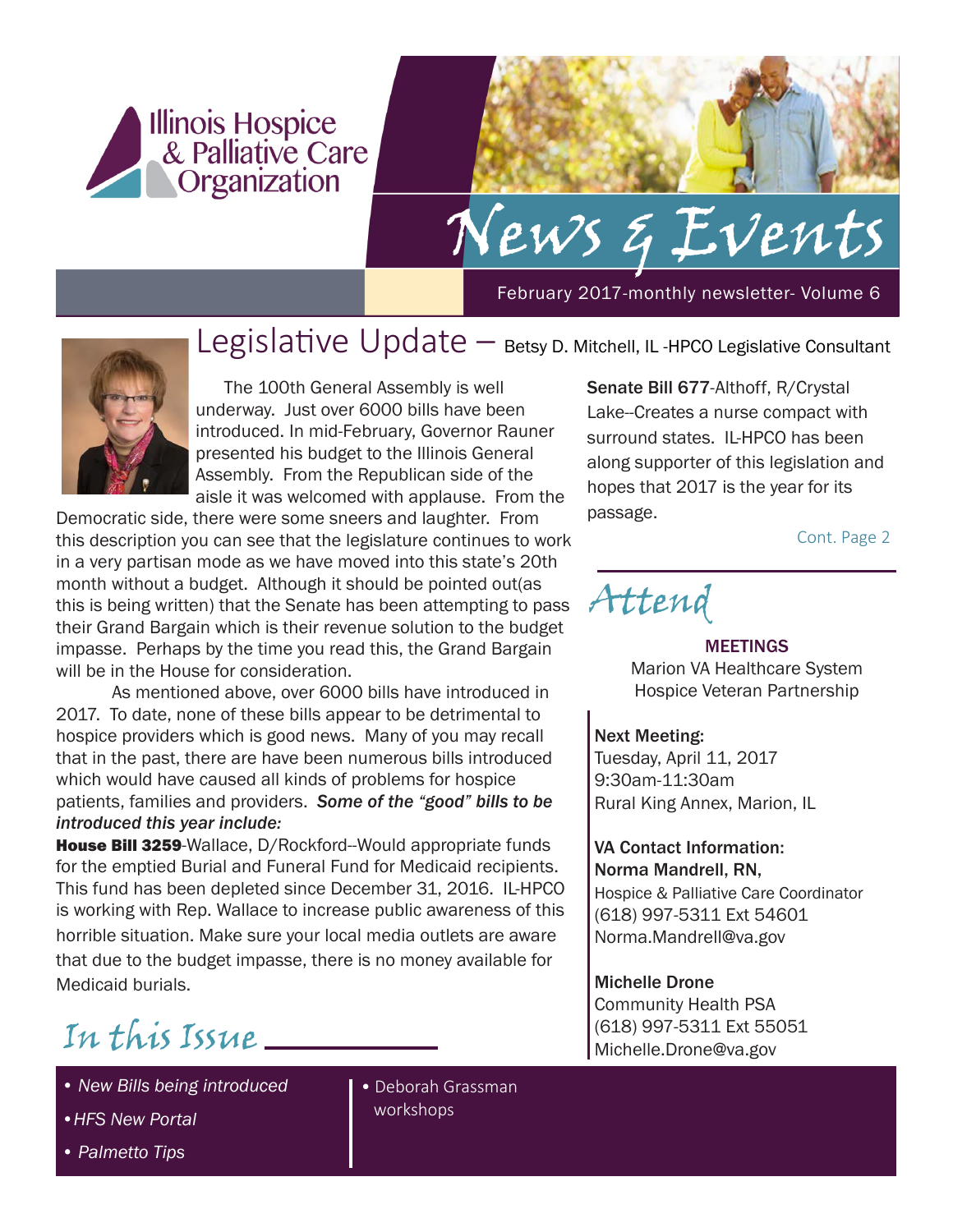

### Legislative Update - continued from page 1

### IL-HPCO continues to work with HFS on MCOs

In my last update, I reported that IL-HPCO had met with the Illinois Department of Healthcare and Family Services (HFS) regarding working with the Managed Care Organizations (MCOs). This is an on-going process, but all believe head way is being made. We are finding that some of the MCOs have internal system issues that do not work with hospice care so hopefully this is getting resolved. If you have specific questions to be addressed contact IL-HPCO so we can help. We are

### Governor Rauner's Overhaul of Medicaid Programs

As reported in the news at the end of February, Governor Rauner is working to overhaul Medicaid by narrowing the number of insurance carriers that now participate in managed care from 12 to 7. By doing this, he hopes to save the state millions of dollars.

In addition, the Governor plans to extend the managed care program to all 102 counties in the state and to include children in foster care as well. Since its inception, Managed Care has just been serving five regions in the state. The is also looking to streamline the MCO process for both patients and providers and to focus on quality measures such as better patient outcomes.

Providers have struggled with having to contract with so many insurers. Each MCO has their own set of rules, creating a heavy administrative burden, and the providers are often paid late. Most providers have had to increase their staff just to handle this burden.

### IL-HPCO Advocacy Day and Reception

Sign-up for the IL-HPCO Advocacy Day and Reception, April 4 and 5. More details on back page. The event ncludes guest speakers, legislative meetings, networking, and much more.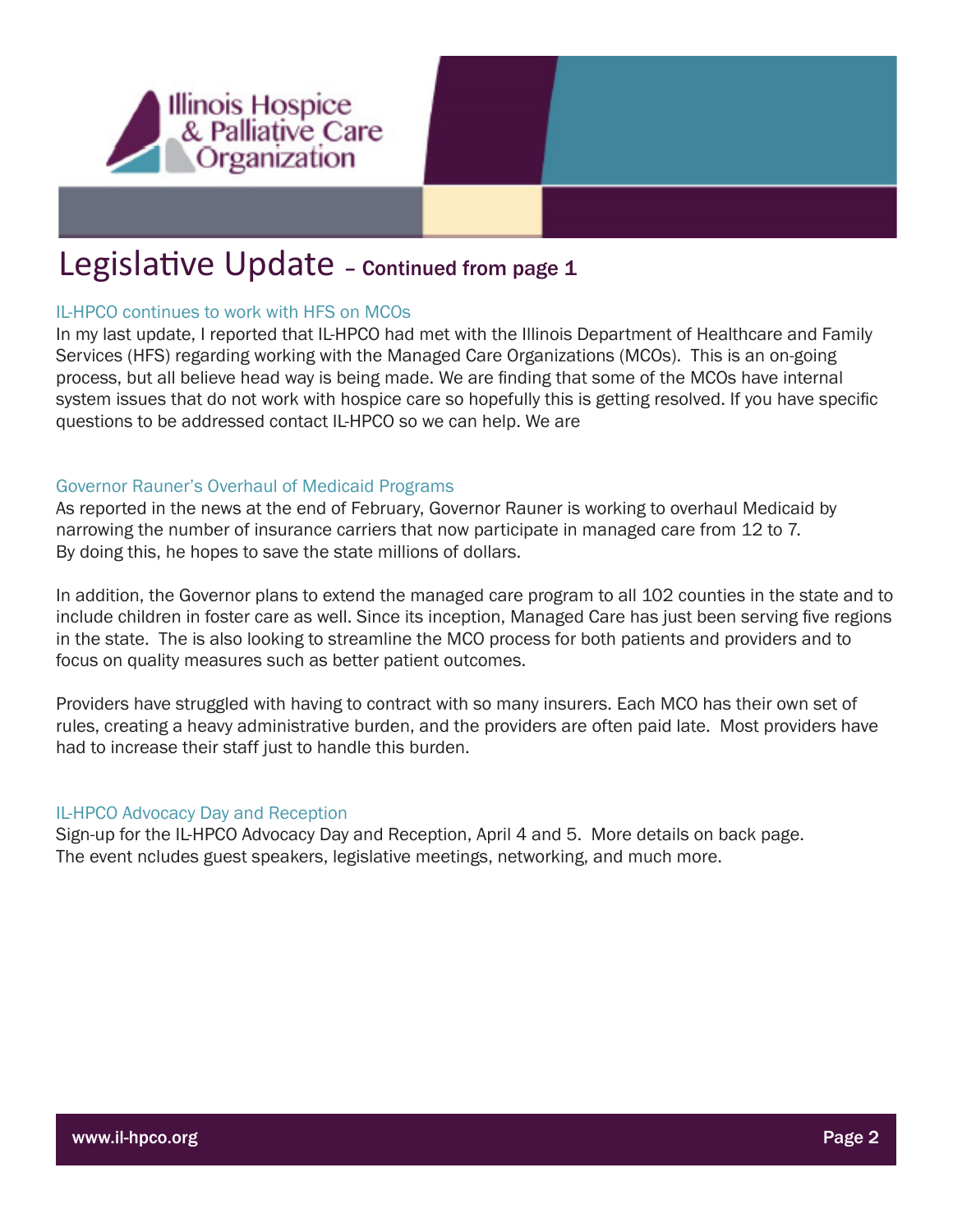



### Workshops with Deborah Grassman

Tuesday, March 28, 2017 Concord Place Retirement Community 401 W Lake Street, Northlake, IL

 Join us for a full day of workshops with compelling and inspirational teacher Deborah Grassman. She is author of two books, Peace at Last and The Hero Within, and the

teaching video, Wounded Warriors: Their Last Battle. Deborah Grassman is a mental health Nurse Practitioner whose career at the Department of Veterans Affairs spanned nearly 30 years. Deborah Grassman is now CEO and co-founder of Opus Peace, an organization whose mission is to provide programs that respond to the soul injury that occurs during trauma, abuse, self-neglect, and serious illness. This is a unique Chicagoland opportunity to grow in understanding Veteran issues and obtain best practices of care for Veterans.

### 2 CEU workshops for professionals (attend one or both):

7:30am-8:30am Registration/check-in with a continental breakfast

8:30am - 12:30pm PTSD, Secondary Traumatic Stress Disorder from Chronic Caregiving and Caregiving **Ceremony** 

(4 CE's at \$28 for attending the entire 4 hours)\*

12:30pm – 1:30pm Lunch provided with advance request at registration

1:30pm - 4:30pm Wounded Warriors and Fallen Comrade Ceremony (3 CE's at \$21 for attending the entire 3 hours)\*

### Evening Session for Veterans

6:30pm – 7:45pm Fallen Comrade Ceremony

*Note: Veterans are also warmly invited to attend the 1:30pm – 4:40pm session above for a duplicate presentation of the Fallen Comrade Ceremony.*

RSVP required by phoning Linda Rockwell at 847-556-1778 or email lrockwell@carecenter.org

\*CE's provided by the Hospice Foundation of America and approved for Nurses, Social Workers, Clergy, Alcoholism and Drug Abuse Counselors, Addiction Professionals, Marriage & Family Therapists, Mental Health Counseling, Death Education and Counseling, Nursing Home Administrators, Psychologists.

Workshops are sponsored by Dignity Memorial in collaboration with the Northern Illinois Tier Hospice-Veteran Partnership, a We Honor Veteran's organization. Concord Place is generously providing the meeting space, continental breakfast and lunch.Participating hospices include Vitas Hospice, JourneyCare Hospice, Seasons Hospice, and Heartland Hospice. www.opuspeace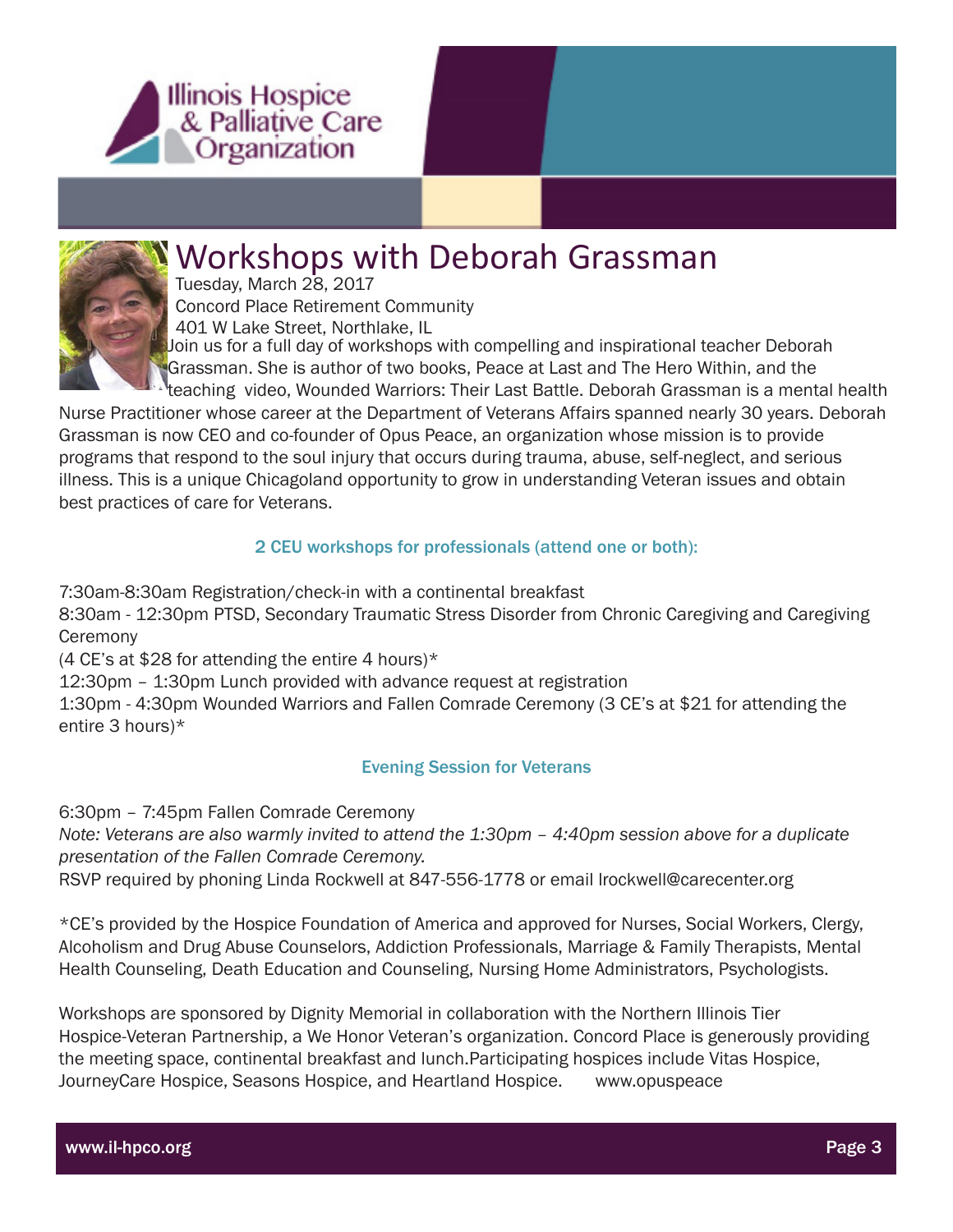

# HOSPICE TIPS from PALMETTO

#### **Assessments**

Providers must make sure that the comprehensive assessment is outlined in the hospice patient's medical record prior to submitting to the CERT contractor. Please share with appropriate staff. Applies to: JM Home Health and Hospice//Hospice

### Signatures for Face-to-Face Encounters

The practitioner who performed the encounter must sign the attestation for face-to-face encounters. If a practitioner other than the recertifying physician (such as a nurse practitioner (NP)) performed the encounter, a separate encounter attestation signature is required. Please share with appropriate staff. Applies to: JM Home Health and Hospice//Hospice

### Se lf-Determined Hospice Cap for 2016

This is a reminder that the Self-Determined Hospice Cap (SDHC) form for 2016 is due Thursday, March 31, 2017. The 2016 aggregate cap period began November 1, 2015 and ended October 31, 2016. The aggregate cap amount for the 2016 cap year is \$27,820.75. Please review this article and instructions for completing the form and share this information with your staff.

### 2017 Jurisdiction M (JM) Hospice Medicare Workshop Series - Getting it Right the First Ti me

The 2017 Hospice Medicare Workshop Series, "Getting it Right the First Time!", is well underway. Please review this article for more information about this workshop series and registration instructions to attend a workshop session. Don't forget to share this information with your staff. Applies to:

JM Home Health and Hospice//Hospice JM Home Health and Hospice//General

### Election Information

A hospice provider needs to be sure the Hospice election information is submitted in the record for review by the CERT contractor. When submitting hospice election information, identify the particular hospice that will provide care to the individual.

Applies to: JM Home Health and Hospice//Hospice

#### What documentation is needed to support terminal illness?

Terminal illness documentation may include the following: the history, progression of illness/disease, recent changes, exacerbation of symptoms, comorbities, secondary conditions, variables that are measureable, labs, PPS/Karnofsky scale, FAST scale for Alzheimer's patients, weight loss, BMI, percentage of meals eaten, vital signs, IDG meeting notes. Please share with appropriate staff.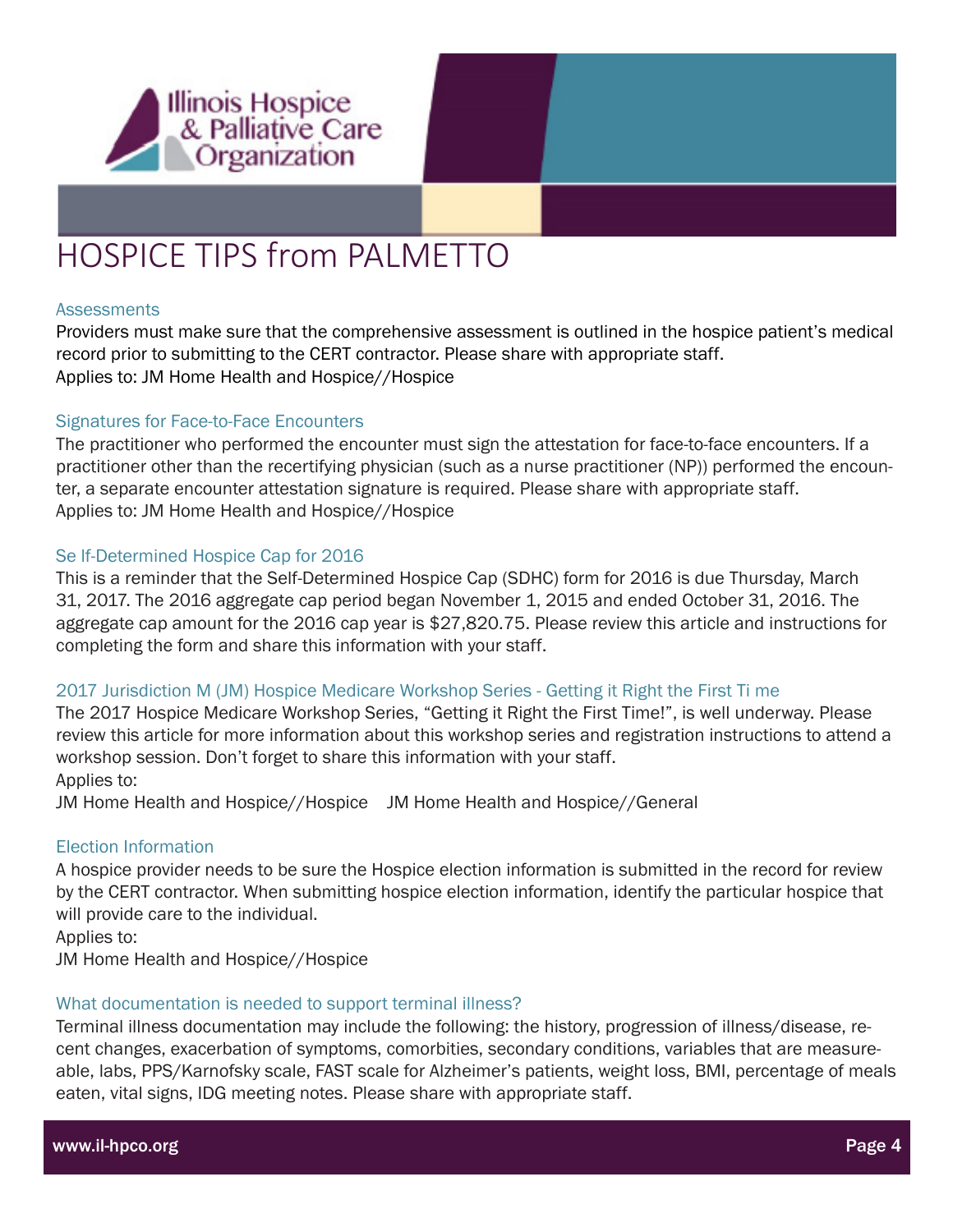

## HFS Unveils New Web Portal for Agency Complaints Against Medicaid MCOs

The Illinois Department of Healthcare and Family Services (HFS) has announced the launch of a new web-based portal that allows providers to report issues with Medicaid Managed Care Organizations (MCOs) that could not be resolved through existing procedures.

In order to submit a dispute or complaint through the portal, the agency is required to have already gone through the submission and review process offered by the MCO in question.

The web portal is secure, and HFS staff will follow HIPAA privacy procedures. Tips from HFS for using the portal:

- If the complaint pertains to a specific claim or group of claims, the provider must share the member name(s), Recipient Identification Number(s) and date(s) of service through the secure portal.
- Each complaint must include a single topic and deal with a single MCO
- Complaints involving more than one topic or more than one MCO must be submitted separately.
- HFS staff will expedite the investigation and resolution of claims that affect immediate access to care.
- Fee-for-Service Medicaid complaints or questions should be directed to HFS at (877) 782-5565; the portal is only for MCO-related issues.
- HFS will close out any complaints received through the portal that were not first submitted to the MCO in question or if HFS finds the provider did not work with the MCO towards a resolution of the dispute.

# CALL FOR PROPOSALS 2017 Annual Educational Conference



Participants listen to the keynote speaker at last year's conference.

The education committee, Krista Volatolina, Ronda Dudley, and Pam Tabler.





The Illinois Hospice and Palliative Care Organization (IL-HPCO) invites prospective speakers to submit an online proposal for our Annual Fall Education Conference scheduled for Thursday, October 12 at Northern Illinois University (NIU) Naperville, IL. *Deadline for submission is April 1, 2017*

www.il-hpco.org Page 5